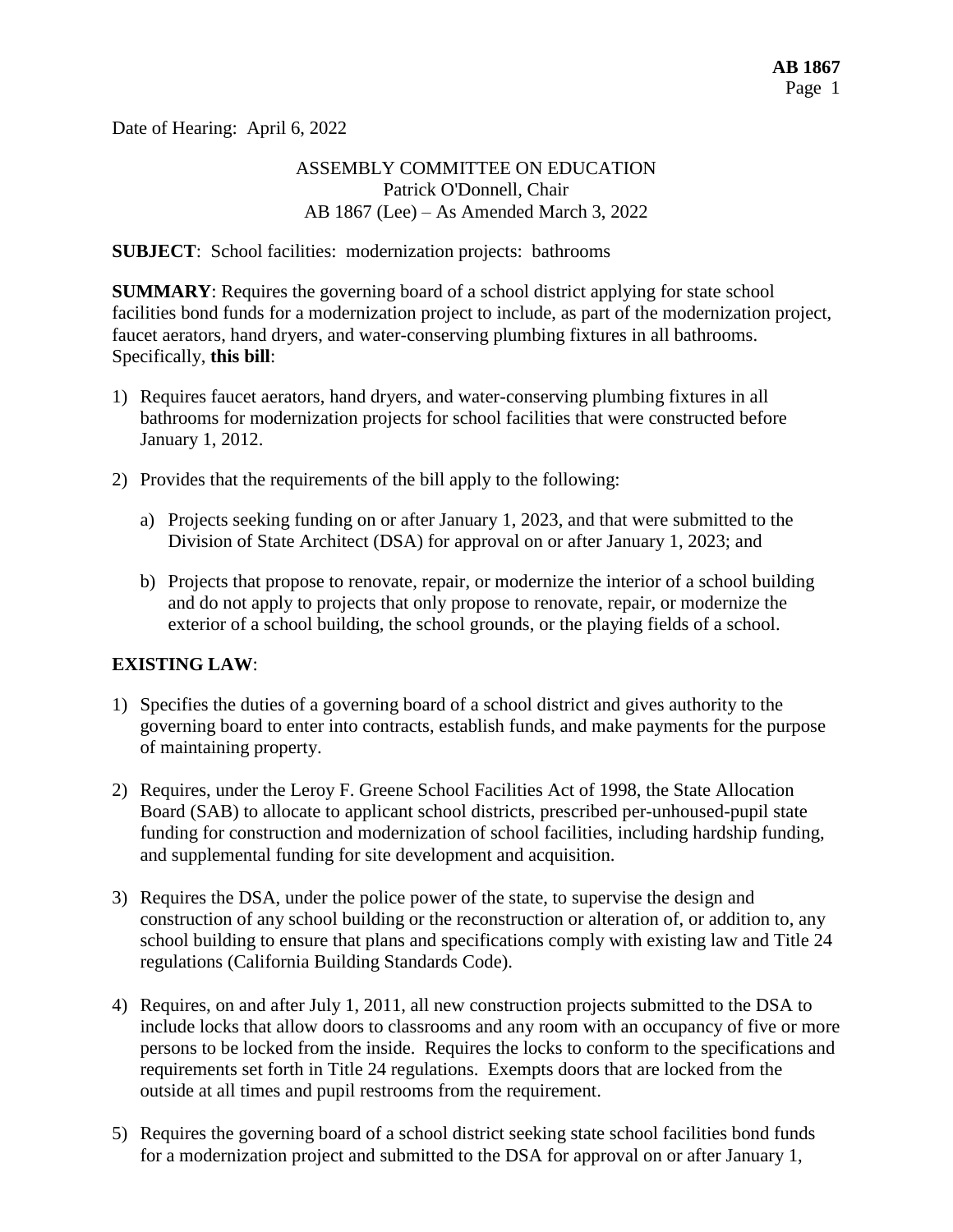2019, to include, as part of a modernization project, locks that allow doors to classrooms and any room with an occupancy of five or more persons to be locked from the inside of the room.

- 6) Requires building alterations or improvements to single-family residential and multifamily residential real property to replace all noncompliant plumbing fixtures with water-conserving plumbing fixtures. Defines "noncompliant plumbing fixtures" as the following:
	- a) Any toilet manufactured to use more than 1.6 gallons of water per flush;
	- b) Any urinal manufactured to use more than one gallon of water per flush;
	- c) Any showerhead manufactured to have a flow capacity of more than 2.5 gallons of water per minute; and
	- d) Any interior faucet that emits more than 2.2 gallons of water per minute.
- 7) Defines "water-conserving plumbing fixture" as any fixture that is in compliance with current building standards applicable to a newly constructed real property of the same type.

### **FISCAL EFFECT**: Unknown

### **COMMENTS**:

*Need for the bill*. The author states, "AB 1867 establishes parity between modernization and new construction requirements in the state School Facility Program to ensure school bathrooms are up to code to help us address water efficiency and conservation. The bill requires the governing board of a school district, if they apply for state funding pursuant to the Greene Act for a school modernization project on a school constructed before Jan. 1, 2012, to meet the same standards established in the CALGreen code. This will help the State of California address our worsening climate crisis by prioritizing water efficient fixtures in our school facilities when they are being modernized."

*Background on the School Facility Program (SFP)*. The construction and rehabilitation of public K-12 facilities are funded by a combination of state and local general obligation (GO) bonds, developer's fees and local assessments such as Mello-Roos community facilities districts. State bond funds are allocated pursuant to the SFP and administered by the Office of Public School Construction under the direction of the SAB, a ten member body comprised of the Department of Finance, the Director of the Department of General Services, the State Superintendent of Public Instruction, three Senators, three Assemblymembers, and a Governor's appointee. Under the SFP, the New Construction program requires a 50% local match, unless the school district qualifies for financial hardship, which pays up to 100% of project costs. Modernization funds are awarded at 60% with a 40% match. Since the inception of the SFP in 1998, voters have approved \$54 billion in state GO bonds for K-12 schools.

The last bond passed by voters, Proposition 51 on the November 2016 statewide ballot, provided \$9 billion for K-12 and California Community Colleges facilities. While the full amount of the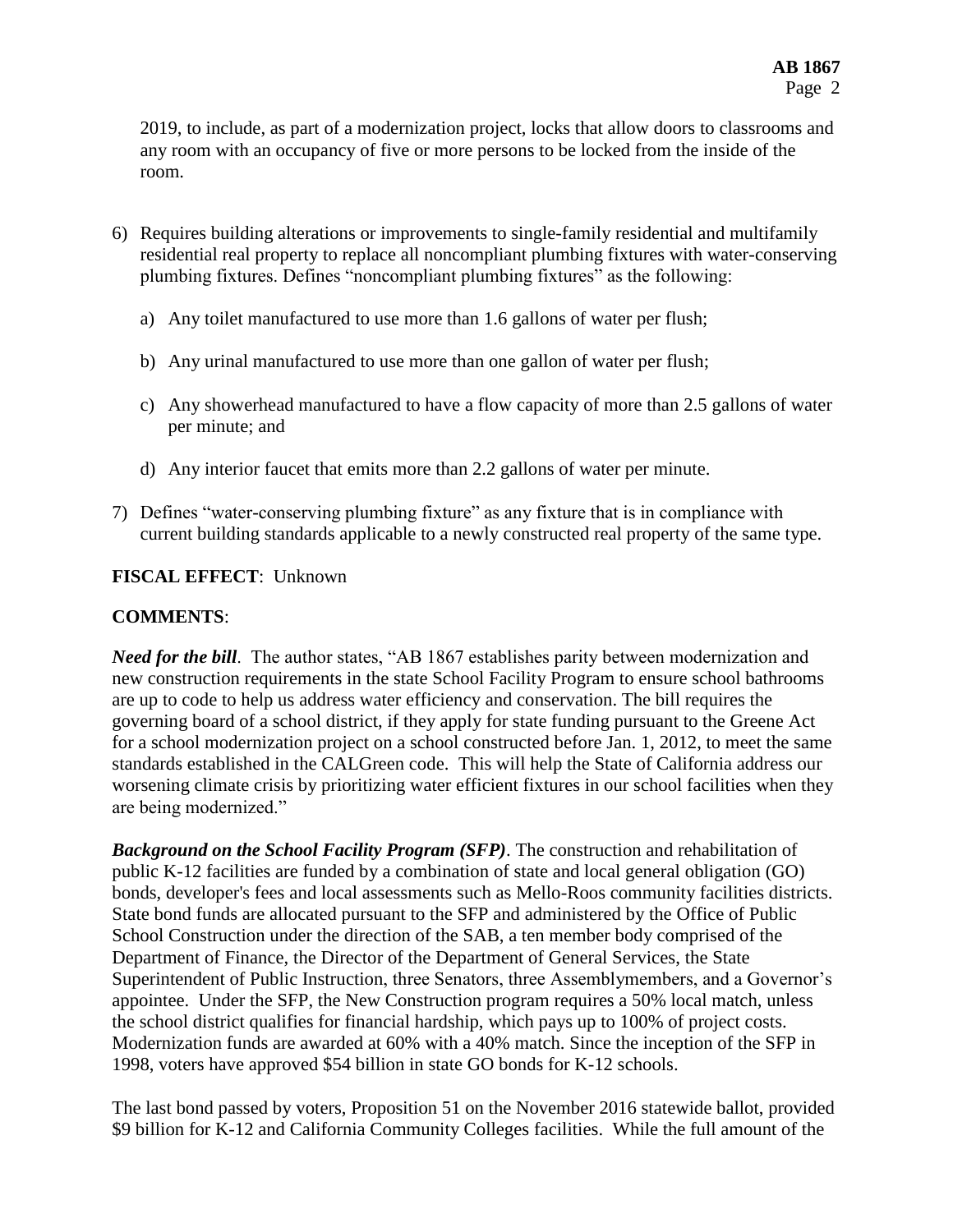bond has not been sold, there is a total of \$3.3 billion in applications submitted without funding authority. Of that amount, \$1.94 billion are from applications for modernization funding.

*DSA Review and Title 24 Regulations*. The SFP requires a school district seeking state bond funds to receive approval from the California Department of Education (CDE), to ensure that the selected site and school specifications are safe and meet the school's education plan; and the DSA, to ensure that the architectural design plans meet fire, life and safety requirements, Field Act requirements, and access requirements under the Americans with Disability Act pursuant to Title 24 of the California Code of Regulations.

The California Green Standards Code (CALGREEN) is one part of Title 24 and was first adopted by the Building Standards Commission in 2009. CALGREEN establishes regulations for energy efficiency, water efficiency and conservation, material conservation and resource efficiency, and environmental quality, and apply to residential, commercial and public school buildings. All new school construction design plans submitted to the DSA after July 1, 2011 must comply with CALGREEN. CALGREEN does not currently apply to existing buildings.

This bill requires a school district seeking state bond funds for a modernization project that renovates the inside of a school building constructed prior to January 1, 2012, to include, in the modernization project, faucet aerators, hand dryers, and water-conserving plumbing fixtures if they meet the standards defined as "noncompliant plumbing fixture" in the Civil Code. The CDE estimates that approximately 30% of the state's K-12 school buildings are at least 50 years old and 10% are 70 years old.

*Are the requirements in this bill consistent with the CALGREEN code?* Supporters of the bill state that this bill equalizes the components in existing schools with requirements in new schools. The bill proposes a trigger for replacing plumbing fixtures that is based on a Civil Code provision requiring any alterations or improvements to residential or commercial buildings to replace all noncompliant plumbing fixtures with water-conserving plumbing fixtures. This table shows the standard for triggering replacement of plumbing fixtures and CALGREEN requirements for new school buildings.

|         | <b>Noncompliant Plumbing Fixture</b>                  | <b>CALGREEN Requirement for New Schools</b>                     |
|---------|-------------------------------------------------------|-----------------------------------------------------------------|
| Toilets | Manufactured to use more than 1.6                     | Water closets shall not exceed 1.28 gallons per                 |
|         | gallons of water per flush                            | flush                                                           |
| Urinals | Manufactured to use more than one<br>gallon per flush | Wall-mounted urinals shall not exceed 0.125<br>gallon per flush |
|         |                                                       | Floor-mounted urinals shall not exceed 0.5<br>gallons per flush |
|         |                                                       |                                                                 |

However, CALGREEN does not include requirements for faucet aerators or hand dryers. A faucet aerator is a small, inexpensive device screwed onto faucets to reduce water flow. It is unclear how the addition of an aerator compares with the requirement for water flow in bathroom faucets in the CALGREEN code. The *Committee may wish to consider* whether hand dryers should be universally required, not only because they are not required under the CALGREEN code, but some studies have reported lower rates of bacteria transmission using paper towels compared with use of hand dryers.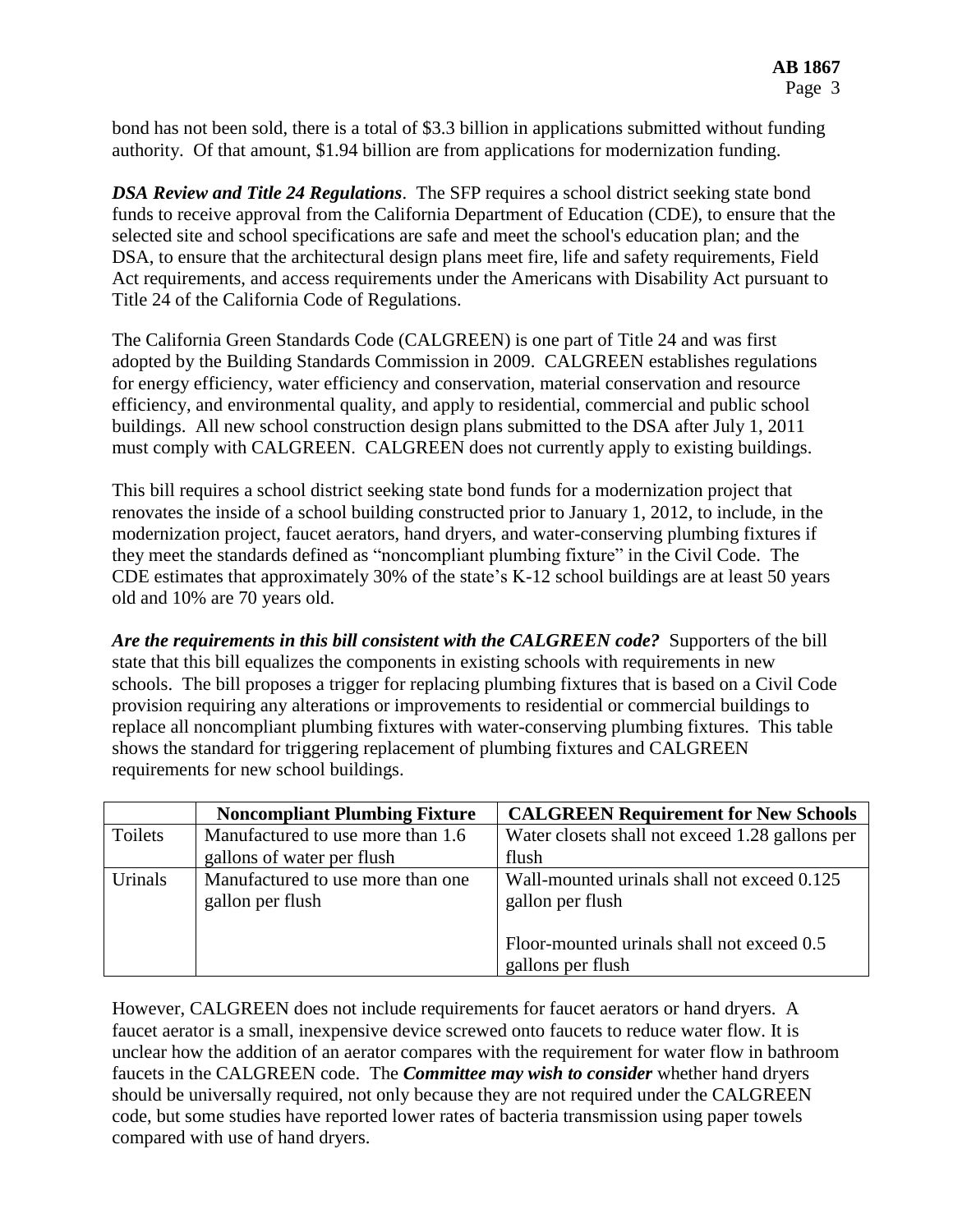*Competing needs.* Under the SFP, districts are eligible to receive modernization funds for a permanent school building when the building is 25 years old or a portable classroom that is at least 20 years old. The SFP requires a 40% local match. With districts only eligible for funds every 25 years and with potentially other needs that impact health and safety, the *Committee may wish to consider* whether the Legislature should dictate the type of work that districts must include in a modernization project that isn't due to an immediate health and safety reason.

*Committee amendments. Staff recommends* the following amendments:

- 1) Clarify that bathrooms that already meet the requirements specified in this bill are exempted.
- 2) Delete hand dryers.
- 3) Due to the potential costs and lack of state bond authority, apply the requirements of this bill to modernization projects submitted to the DSA three months after the date of a future election whereby a school facilities bond with funds for K-12 facilities is passed by voters.
- 4) In Section 17584(b)(2), strike "renovate" and replace "modernize" with "make alterations".

*Arguments in support*. The sponsor, the California Association of Student Councils, states, "Droughts are becoming more frequent, intense, and long lasting. This results in more difficulty managing our water systems throughout California. The CALGreen Code's purpose is to reduce negative environmental impacts and promote sustainable infrastructure to conserve water and increase resilience. Low-flow plumbing fixtures and appliances reduce per-capita water usage in most urban areas. We must safeguard our water supply and ensure that all school facilities meet the standards set forth in the CALGreen Code as we prepare for intensified droughts."

*Related legislation.* AB 3205 (O'Donnell), Chapter 301, Statutes of 2018, requires the governing board of a school district seeking state school facilities bond funds for a modernization project and submitted to the DSA for approval on or after January 1, 2019, to include, as part of a modernization project, locks that allow doors to classrooms and any room with an occupancy of five or more persons to be locked from the inside of the room.

AB 677 (Dodd), of the 2015-16 Session, would have required, if a bond was passed by voters on or after January 1, 2016, all modernization projects submitted to the DSA to include locks that allow doors to classrooms and any room with an occupancy of five or more persons to be locked from the inside. The bill would have also required all higher education institutions to include locks that lock from the inside on all new construction projects. This bill was held in the Assembly Appropriations Committee.

SB 316 (Block), of the 2013-14 Session, would have required, on or after January 1, 2016, all modernization projects submitted to the DSA to include locks that allow doors to classrooms and any room with an occupancy of five or more persons to be locked from the inside. The bill also directed the SAB to adjust modernization grants to reflect the associated cost of installing locks. This bill was held in the Assembly Appropriations Committee.

AB 85 (Mendoza), of the 2011-12 Session, would have required all K-12 modernization projects that include rehabilitation in a classroom or a room with an occupancy of five or more and all